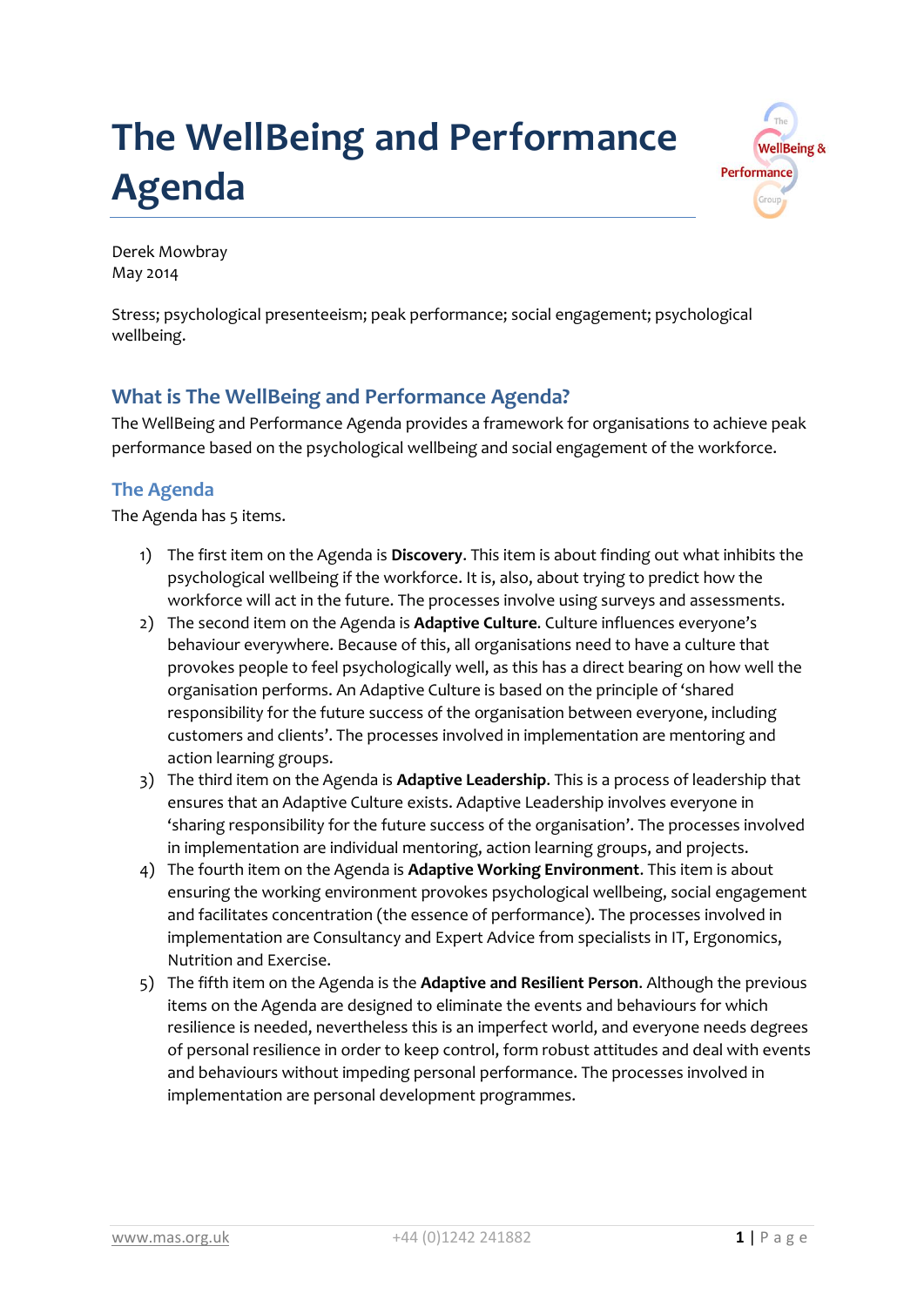The model for The WellBeing and Performance Agenda is below.



## The WellBeing and Performance Agenda

## **Background to the Agenda**

### **Organisations like to wait until people become ill**

The OECD has told us that £70 billion per year is the amount of resource expended on mental illness issues in the UK in 2014. This includes the resources lost to Psychopresenteeeism.

Psychopresenteeism costs about twice the combined costs of sickness absence and attrition attributable to psychological distress. It is very costly!

Psychopresenteeism is the term given to people who are at work in body but not in mind.

Their mind has been diverted by events or other people, or because of ill health that prevents the person feeling well.

Waiting for people to become ill also has a direct impact on performance, and ensures that organisations that wait, under perform way below their potential.

It is better for performance for organisations to prevent Psychopresenteeism.

It is better for the individual not to suffer Psychopresenteeism.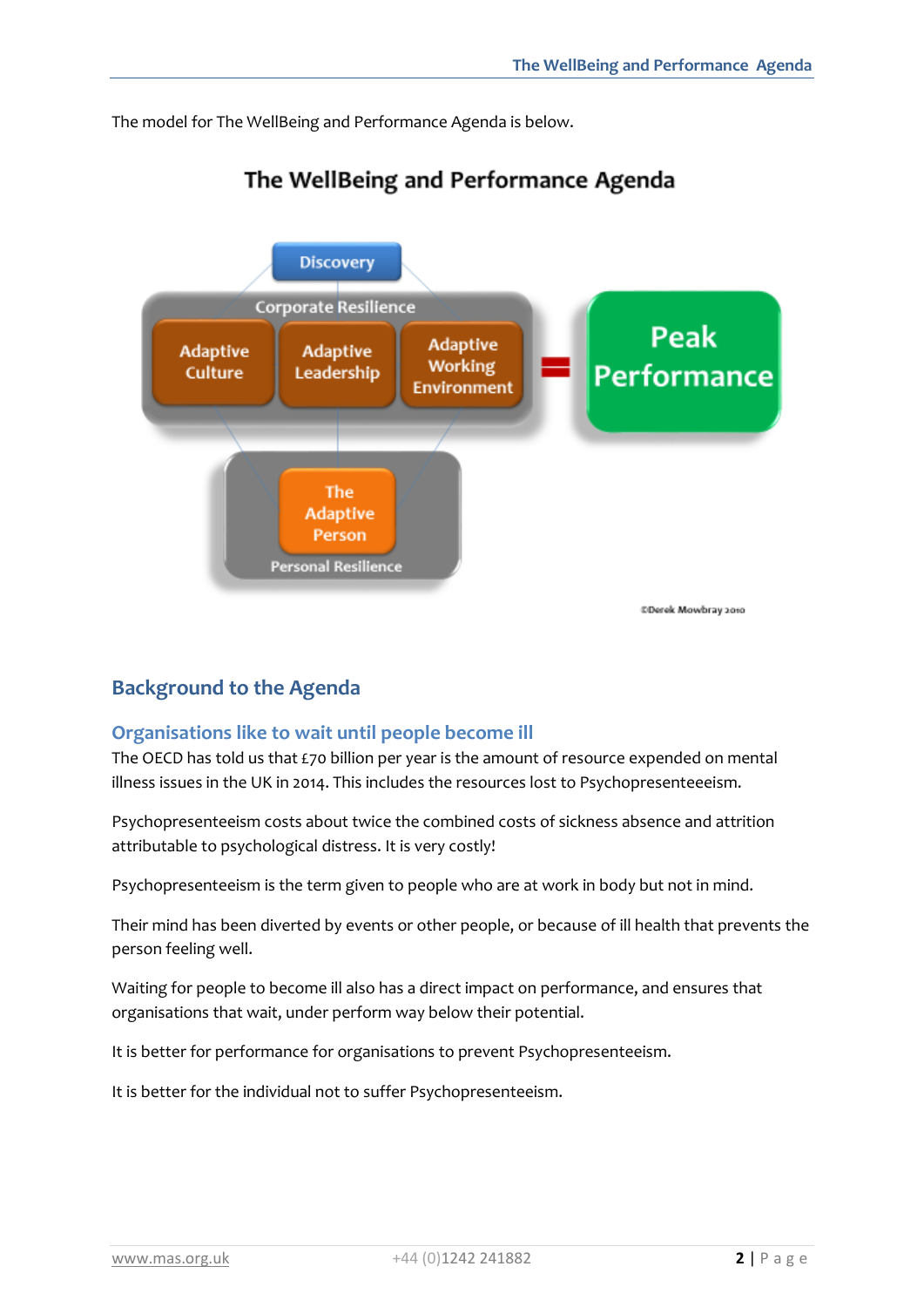#### **The challenges that organisations face**

Stress is the biggest challenge to organisations. Figures vary but close to half the working population experiences degrees of stress at any one time.

If the degree of stress amounts to prolonged pressure, tension, and strain, the individual will be under-performing as the mind will be diverted from being able to concentrate on tasks to be performed. Apart from under-performance, degrees of stress cause accidents, errors, and frequently require people to repeat tasks, and, often, tasks take longer to complete.

Stress is an idiosyncratic extreme response to perceived uncontrollable pressure, tension and strain. Stress is, often, triggered by events and poor behaviour. To prevent stress, it is necessary to prevent the events and poor behaviour from occurring in the first place, and to create the environment where peoples' tolerance of, or resilience to, events and poor behaviours is such as to not interfere with their personal performance.

Individual resilience is robust because the working environment is positive and supportive, not because of any personal attribute that makes the individual impervious to negative cultural and managerial influences. Personal resilience and mental toughness can only go so far, and certainly not far enough to make the organisation perform at anything more than average. The rest is down to culture, leadership and the working environment.

The events and behaviours that may trigger stressful responses in people are many and varied.

All organisations have to adapt and be responsive to external and internal pressures if they are to survive. If they are to prosper they need to be corporately resilient to overcome challenges without denting performance.

The general challenges are well established. They include Political influences; the economy; technological change; demographic change; changes in demand. In addition to these external challenges, internal challenges arise from growth, expansion, takeovers, mergers, downsizing and fragmentation.

To prevent these risks turning into threats, leaders and managers must manage the risks effectively. If they fail, the threats de-stabalise the workforce. The most commonly mismanaged risk is organisational change, which often leads to a de-stable workforce that under-performs. The reason for the under-performance is the uncertainty surrounding most changes because the change process is handled badly. Uncertainty is a stressor.

## **Prevention is better than waiting for failure**

The costs of waiting for people to become psychologically sick far exceed the costs of helping people to stay psychologically healthy.

The return on helping people to stay psychologically well far exceed the return on getting people better once they are sick.

Preventing people from becoming psychologically unwell will save large amounts of money.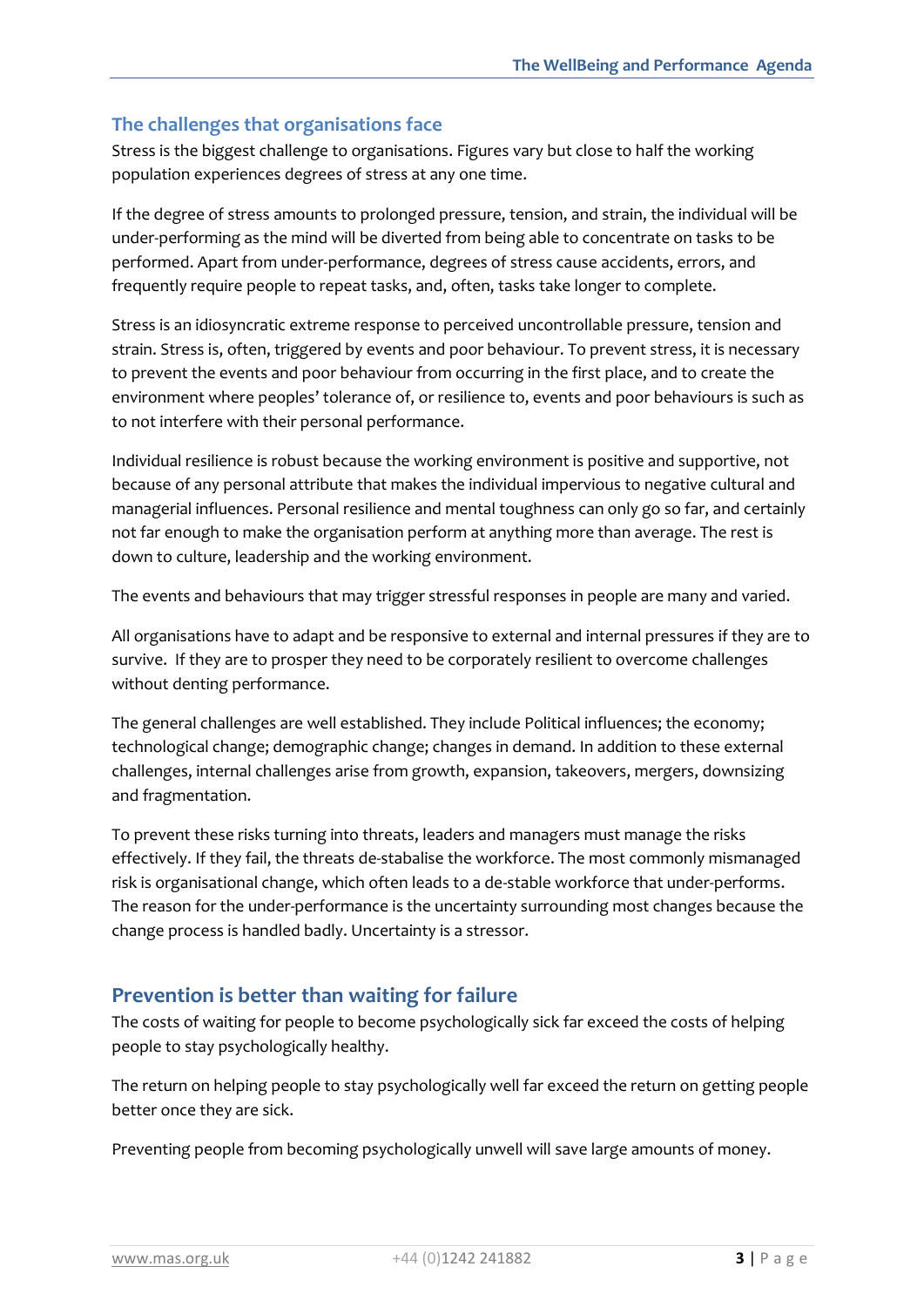Preventing people from becoming psychologically unwell will turn the organisation into one that is corporately resilient, and achieve peak performance.

Preventing people from becoming psychologically unwell will stop the waiting for failure.

#### **5 steps to create a 'fabulous place to work'**

It takes five steps to transform organisations into 'fabulous places to work'.

#### **What does a fabulous place to work look like?**

A fabulous place to work is a workplace that makes the individual feel socially engaged with their work, their workmates and the organisation. It is a place where individuals feel they are getting everything they need to feel a buzz, a sensation of being successful and happy.

There is no reason why the workplace should not be a fabulous place to work. The workplace is a controlled community, controlled by leaders and managers. Their attitude towards the workforce makes the difference between being a fabulous place to being a place to work or endure working hours until escape time.

Leaders and managers' attitude needs to change from thinking of the workforce as something to exploit to people who should be nurtured. The difference is between waiting for failure and attaining peak performance.

The image shows what a fabulous place to work looks like.

## A fabulous place to work



Vigour Dedication Absorption

Feeling strong and vigorous Enthusiastic about work Inspired by the job Feel like going to work in the morning Happy when working intensively Take pride in the work Immersed in work

Get carried away when working

Hard work Involved Engrossed

**Based on the Utrecht** Work Engagement Scale 2002

The aim is to achieve social engagement between the workforce, the work and organisation.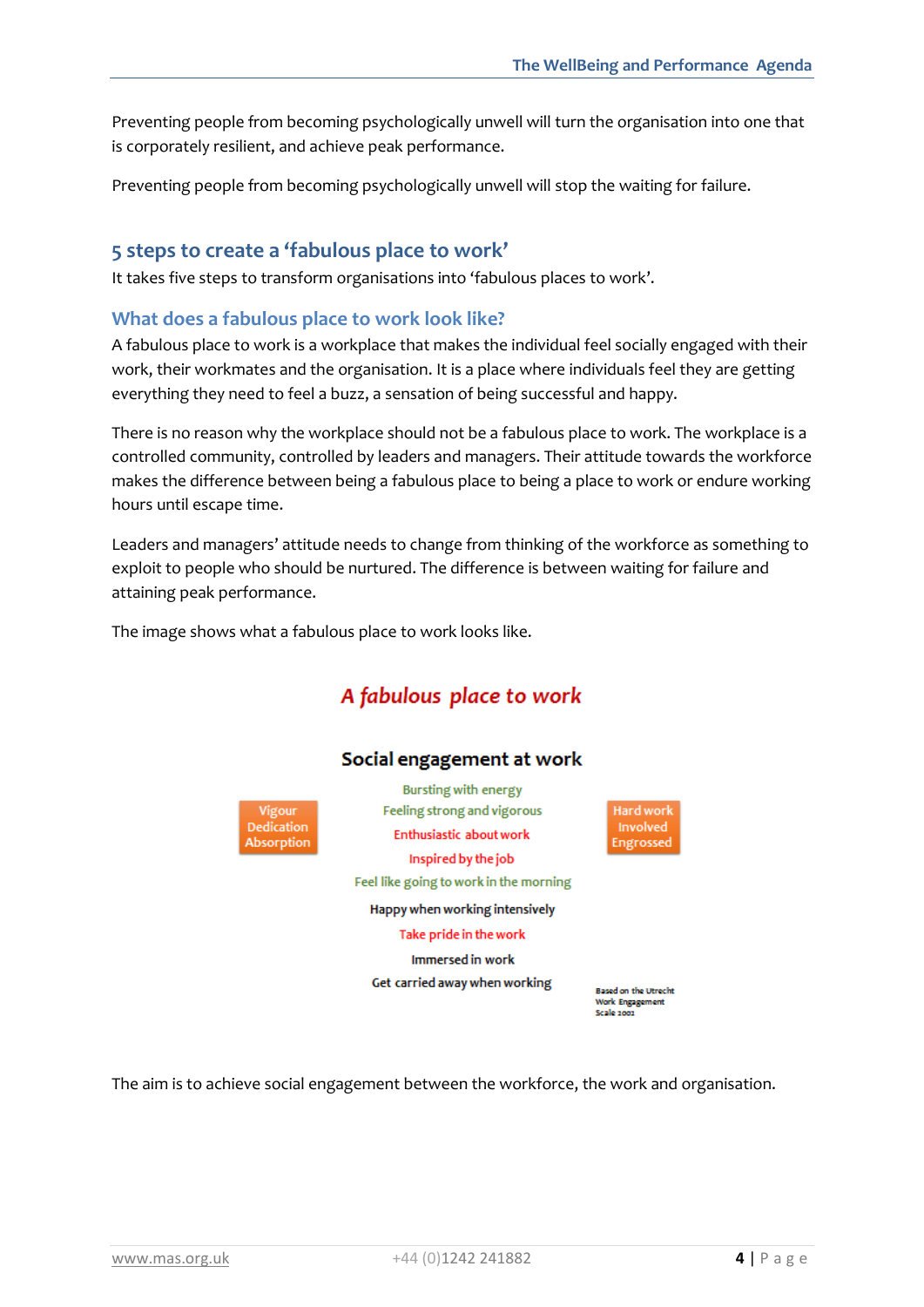### **The 5 steps in outline**

#### **Step 1 –**

This step confirms the 'things that organisations do'. It may seem an obvious step to take, but there is overwhelming evidence to suggest that most organisations fail to do all the things they are supposed to do to succeed.

#### **Step 2 –**

This step is about developing an overall strategy for your organisation to become a wellbeing and performing organisation.

#### **Step 3 –**

This is about encouraging everyone to adopt Psychological Responsibility for themselves and everyone they interact with.

#### **Step 4 –**

This is about encouraging the leaders and managers, together with the workforce, to base the culture of the organisation on 'sharing responsibility for the future success of the organisation.

#### **Step 5 –**

This step is about embedding into the organisation the triggers to provoke the workforce to feel psychologically well so that it achieves peak performance.

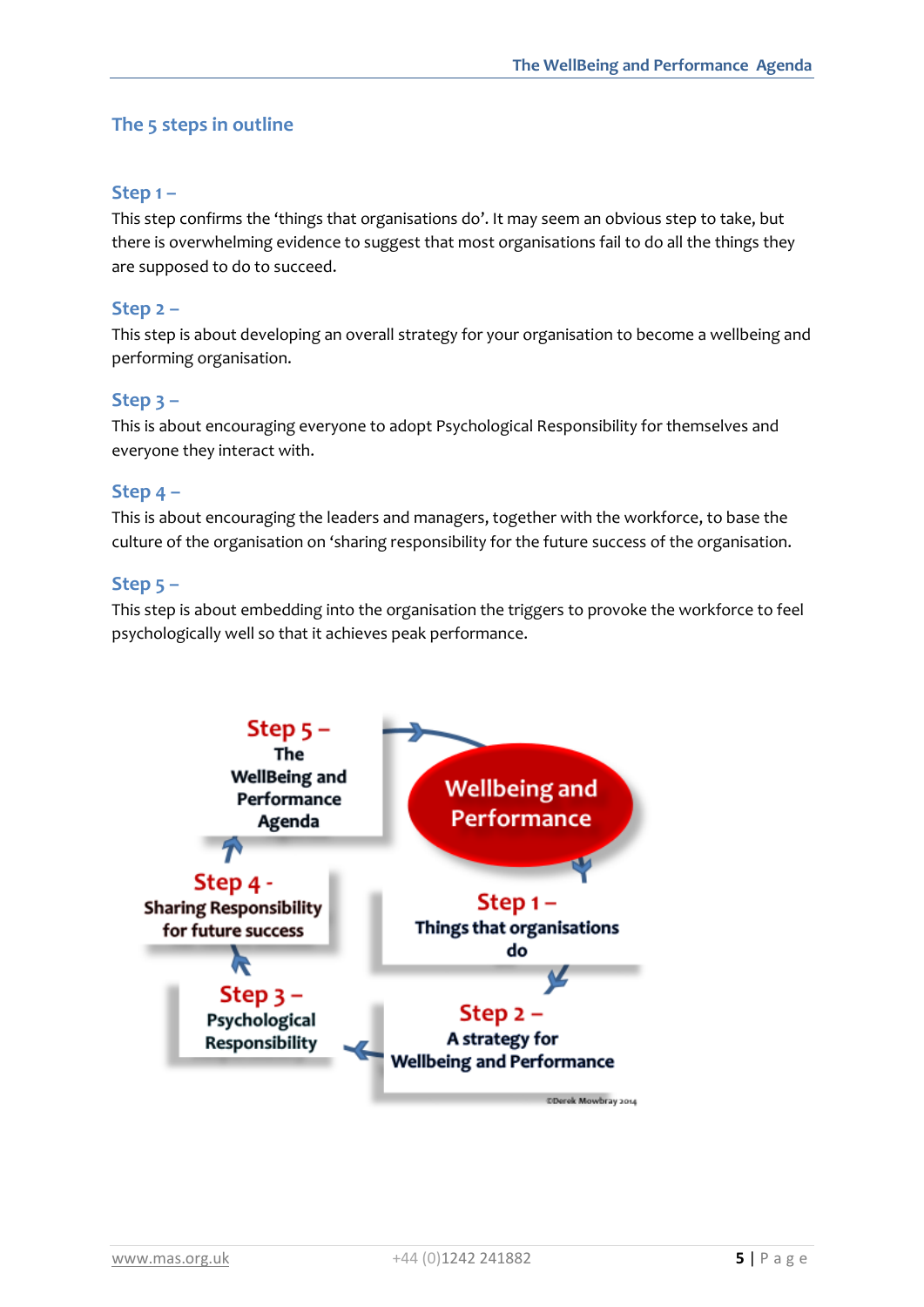### **Steps in more detail**

#### **Things that organisations do**

They do three things:

- They develop and/or adopt products and/or services.
- They deliver these to a market in the most efficacious manner possible.
- They assemble a workforce that is so psychologically well it delivers the other two things brilliantly.

Unfortunately, most organisations do not achieve any of the things above very successfully.

More unfortunately, they do not do the third thing at all, other than provide services to people after they become ill. This is, of course, too late. The costs have already escalated.

#### **A strategy for wellbeing and performance**

This framework comes in two parts.

**Part 1** is to place the workforce at the centre of Corporate Strategy. This is best illustrated by the image that follows.

Most Boards focus attention on the items in the circles surrounding the workforce, and give the workforce an after-thought.

By placing the workforce at the centre of corporate strategy it becomes unambiguous that the workforce should be a forethought, not an afterthought. This is reinforced later by ensuring that the workforce is high on the list of Corporate Values (in the Adaptive Culture element of the Agenda).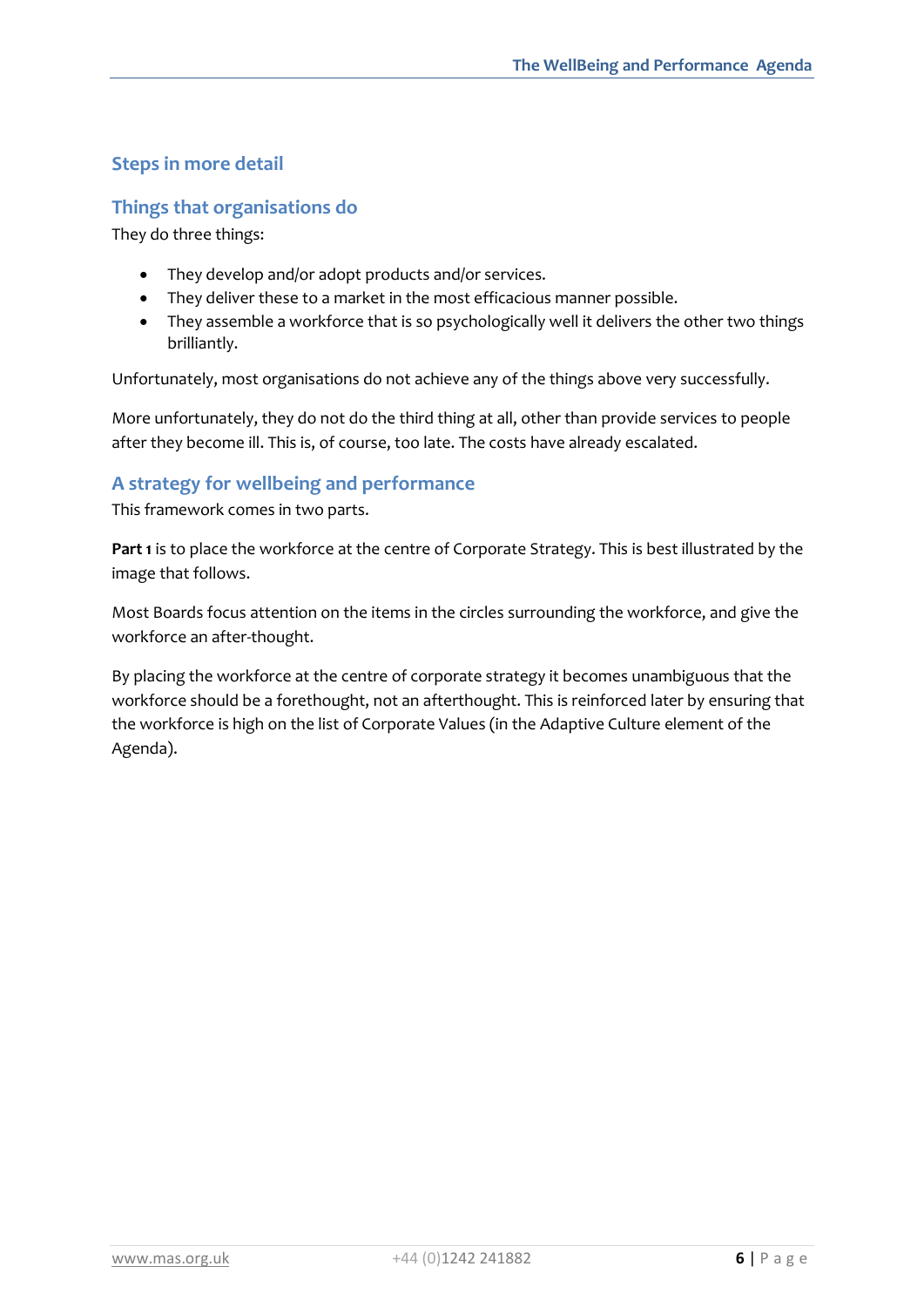

**Part 2** is the strategic framework for wellbeing and performance.

There are five strategies in this framework.

#### **Strategy 1 – Promoting social engagement, and the prevention of stress**

This is the prevention of stress strategy achieved by implementing elements that promote social engagement.

#### **Strategy 2 – Prevent the deterioration of dis-engagement**

This is about providing interventions when members of the workforce start to dis-engage because of events and behaviours having an adverse effect on their psychological wellbeing and performance. Most organisations have services in place to achieve this strategy. However, of course, this is too late to prevent costs escalating.

#### **Strategy 3 – Restoration**

This strategy is about returning people back to their normal level of independent life and beyond, as well as returning people back to work.

#### **Strategy 4 – Palliation**

This strategy addresses those who are off sick for six weeks and longer. They present additional challenges and require specific rehabilitation expertise to elevate their quality of life.

#### **Strategy 5 – Sustaining social engagement**

This strategy is about sustaining the prevention strategy. Unless energy and action is sustained to prevent stress and promote social engagement, future generations of leaders and managers may slip back into old habits. This must be prevented.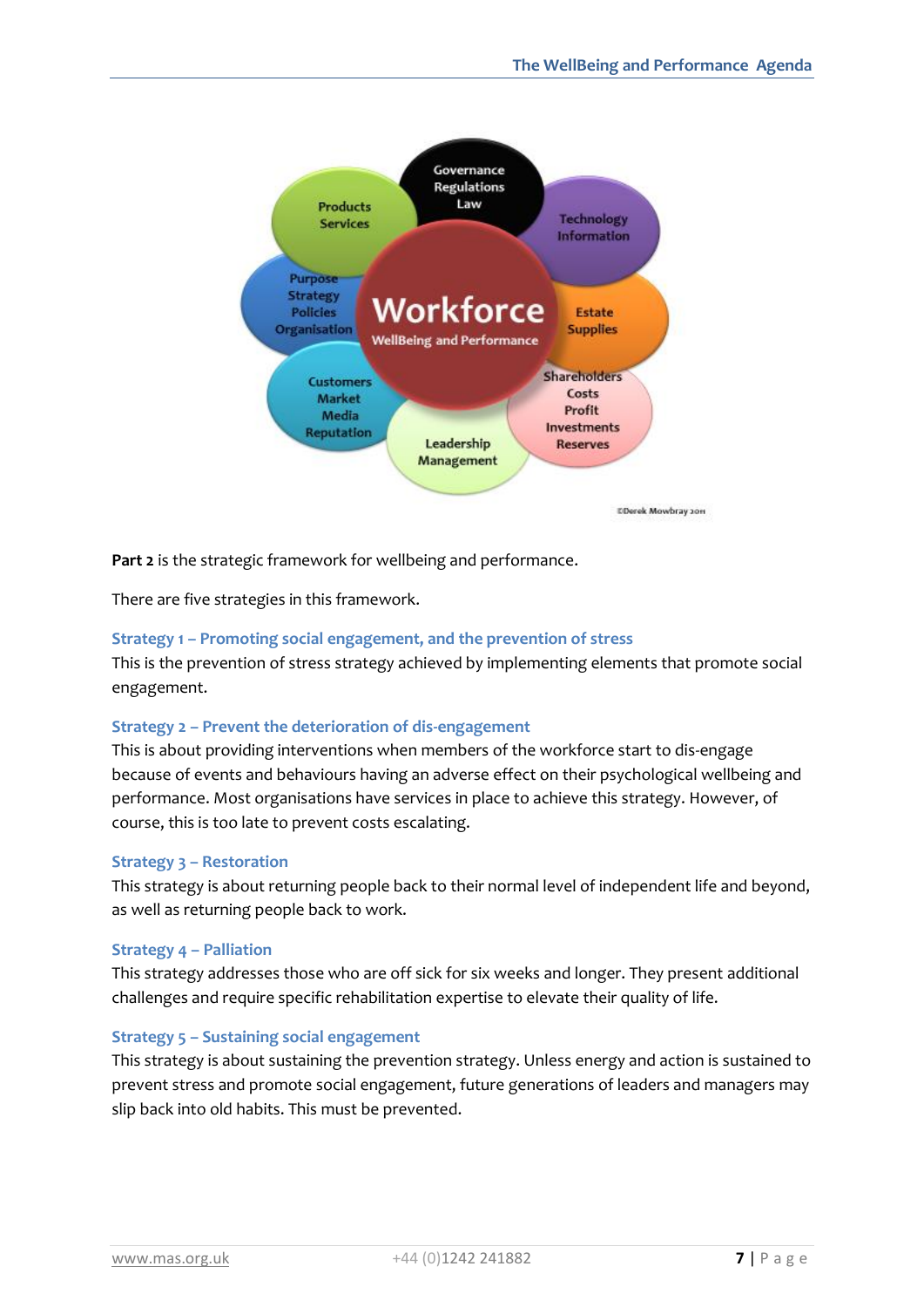

The WellBeing and Performance Agenda is integral to the implementation of Strategies 1 and 5.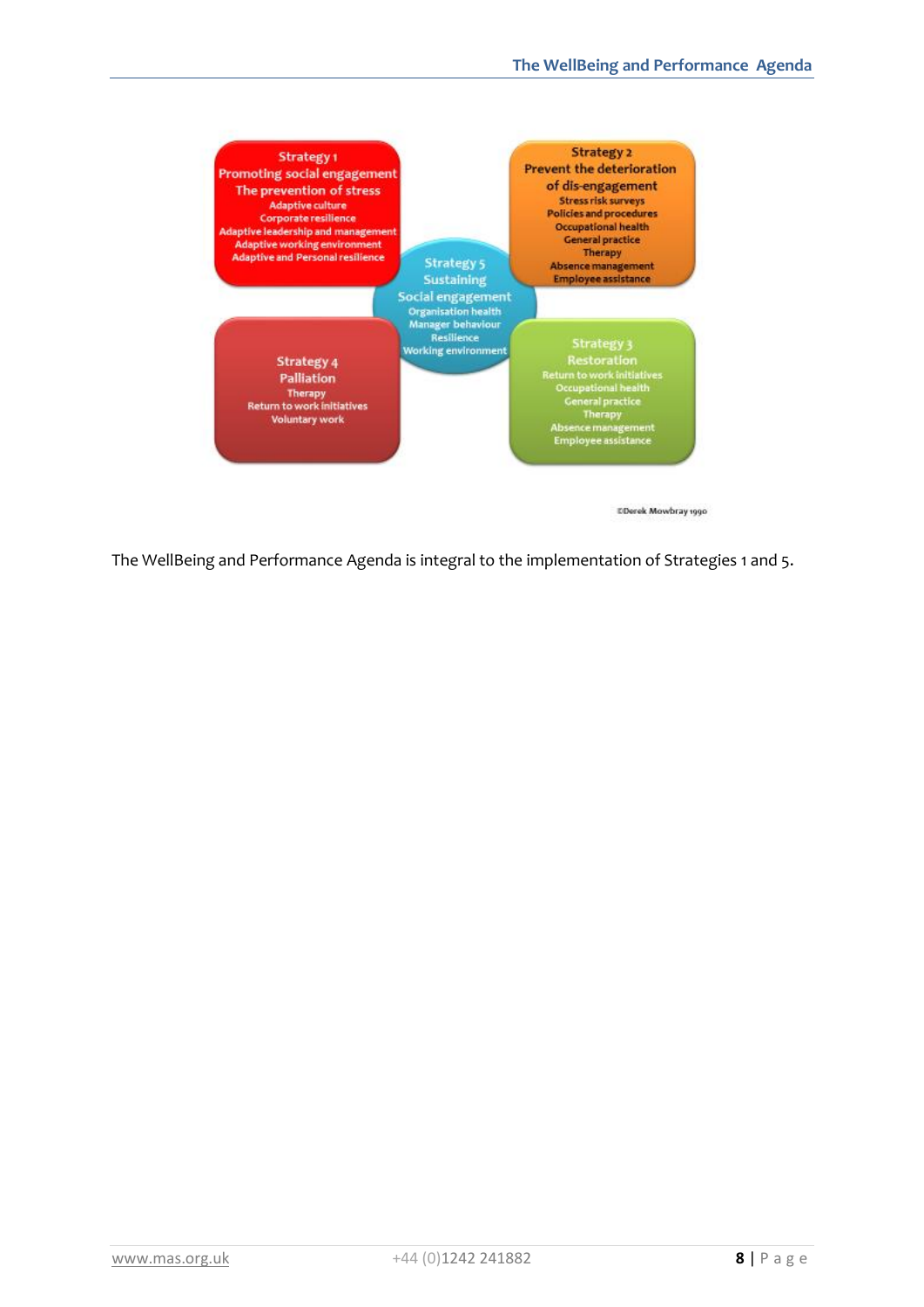#### **Psychological Responsibility**

As part of the change process to achieve psychological wellbeing and performance, this step is crucial.

## **Psychological Responsibility**

## Think independently. Be attentive to others. Act with humanity.

It is about introducing into normal workplace conversations the idea of individuals taking personal responsibility for their own psychological wellbeing and the wellbeing of everyone they interact with.

The aim is to encourage everyone to stop and think before they speak and behave.

The implementation of this idea involves everyone having stickers or cards with Psychological Responsibility on them. It

involves every manager meeting making enquiries about who has and who hasn't exercised their Psychological Responsibility. It involves Psychological Responsibility being part of the Cultural Values of the organisation.

**©Derek Mowbray 2014** 

The slogan that goes with Psychological Responsibility is in the image.

#### **Sharing responsibility for the future success of the organisation**

This step is about changing the attitude of everyone in the workplace, especially leaders and managers. The 'big idea' is sharing responsibility for the future success of the organisation between everyone in the workplace.

This is the approach to the The WellBeing and Performance Agenda and underpins all the activities involved in implementing the Agenda.

Sharing responsibility plays to the key influences on psychological wellbeing, such as kinship, ownership, involvement, communication, and social engagement.

The idea is based on the understanding that most major decisions are adaptive for which solutions are speculative. Such decisions are not the exclusive preserve of leaders and managers, but require the combined intelligence of the workforce.

Sharing responsibility means that everyone has a stake in the future success of the business or service. It means that everyone is encouraged to make observations and contributions to ensuring that tomorrow will be more successful than today.

Sharing responsibility is the antidote to whistleblowing, a pernicious experience for those involved, and a reflection of poor management.

The workforce is encouraged to think about the organisation above thinking about what leaders and managers require of them. The workforce judges the requirements of leaders and managers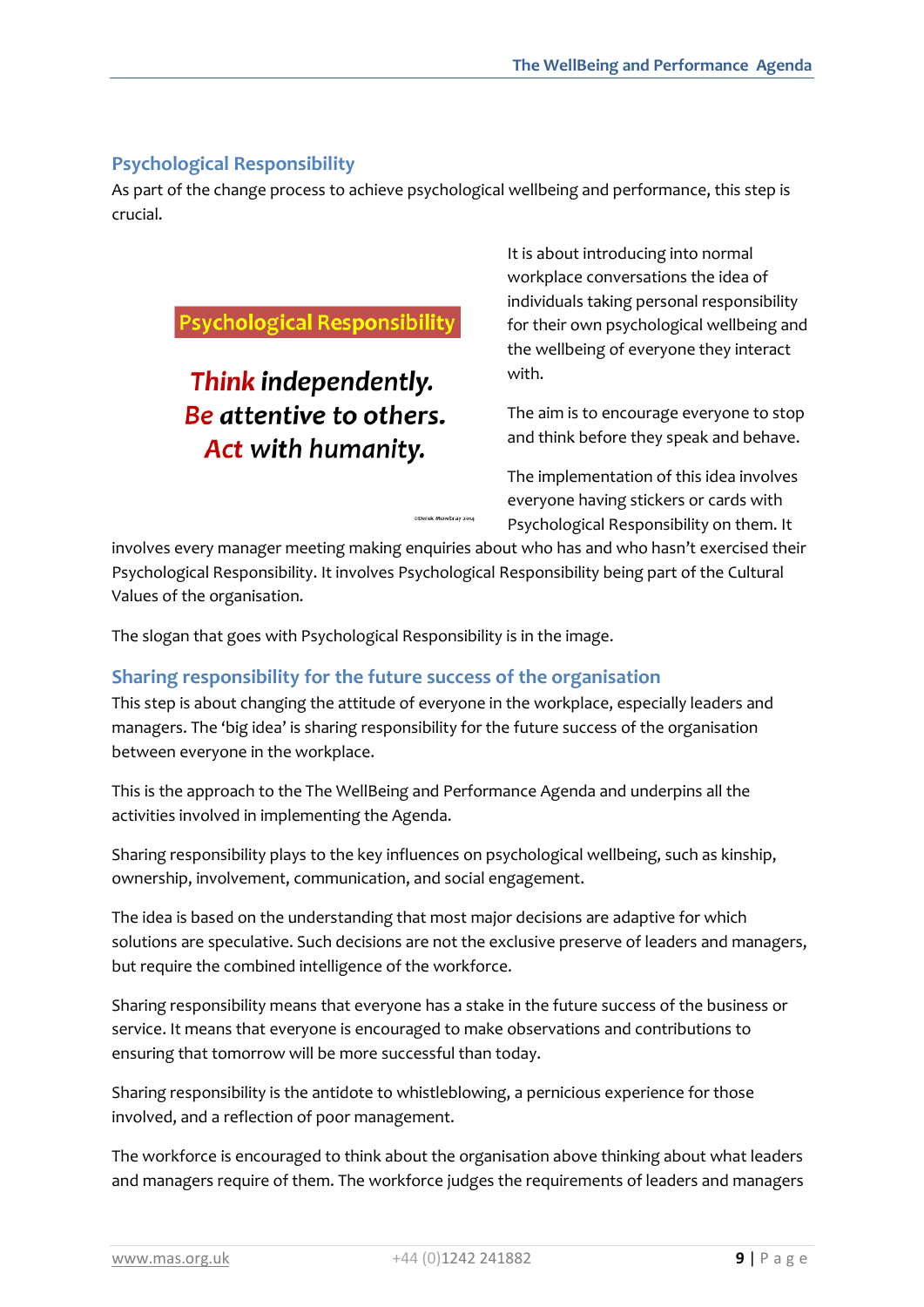in the context of what is in the interests of future success of the organisation. Leaders and managers are required to encourage the workforce to be open and to critique how to make the organisation more successful.

#### **The WellBeing and Performance Agenda**

The WellBeing and Performance Agenda is a systemic approach to transforming organisations to achieve peak performance by enhancing the psychological wellbeing of the workforce.

Psychological wellbeing is how a person feels.

It has less to do with physical health; more to do with feelings. Feeling well is contingent on being in mental control of oneself, being able to form social and professional relationships, being able to focus and concentrate on tasks, feeling, as well as being, successful, and feeling happiness.

Feeling happy at work comes from the same factors as above, combined with doing things that feed personal psychological wellbeing, such as being challenged, learning new skills, being involved, gaining recognition, adding to self esteem, and other factors.

The process is to encourage the workforce to adopt behaviours which, combined with organisational triggers, produce commitment, trust, social engagement, kinship, motivation and concentration.

Performance depends on concentration. People can have all the skills, knowledge and experience, but if they cannot concentrate, they cannot perform.

The whole process of transformation is shown in the image.

Input behaviours of attentiveness, reliability, intellectual flexibility, conflict resolution and encouragement (Psychological Responsibility) are embedded into the organisation using The WellBeing and Performance Agenda to produce the output behaviours of commitment, trust, social engagement, motivation and concentration.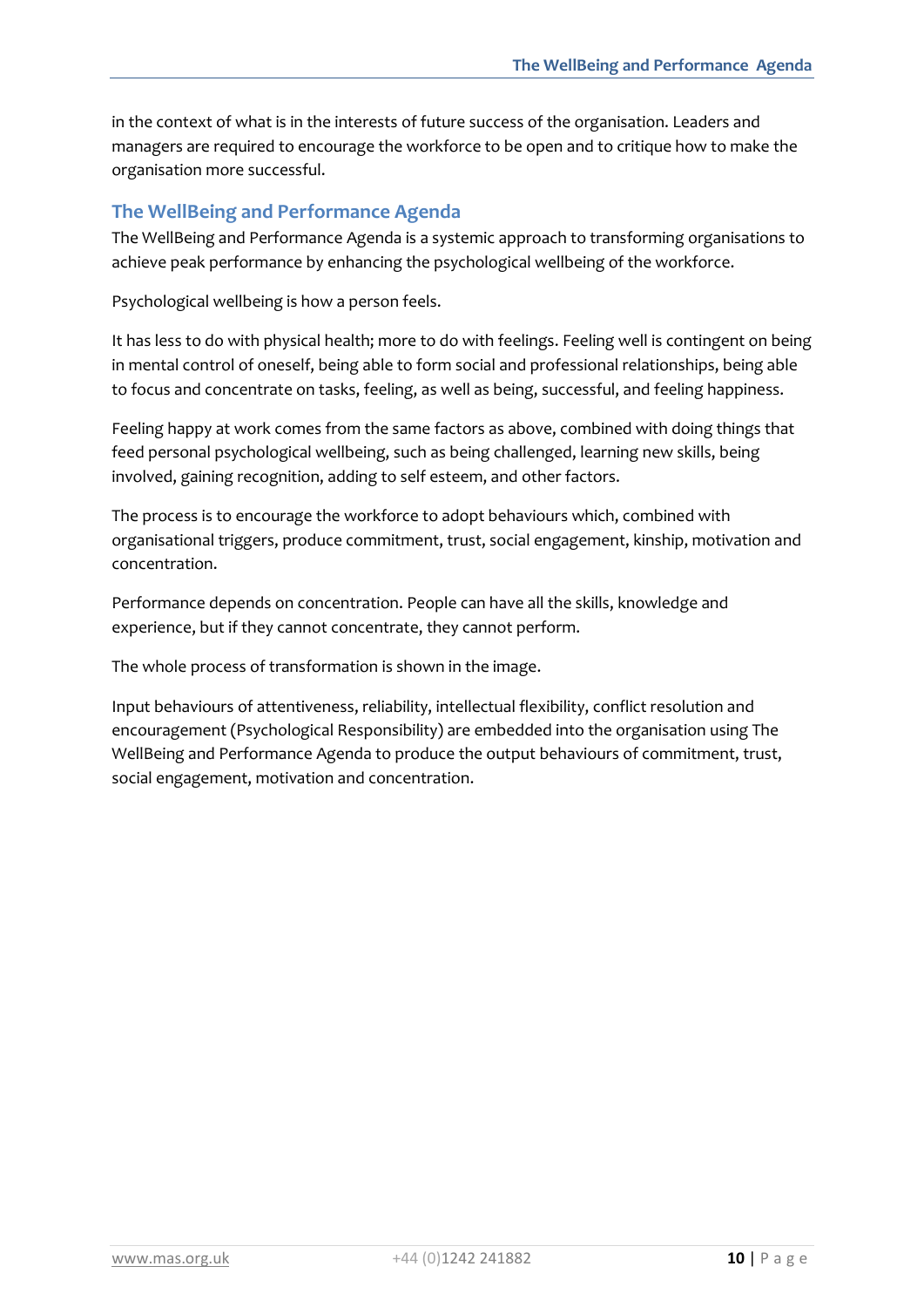

C Derek Mowbray 2014

#### **The Agenda**

The WellBeing and Performance Agenda, as explained earlier, has five elements.

Setting aside Discovery, the remaining elements of the Agenda, together with the topics within each element, are shown in the image.

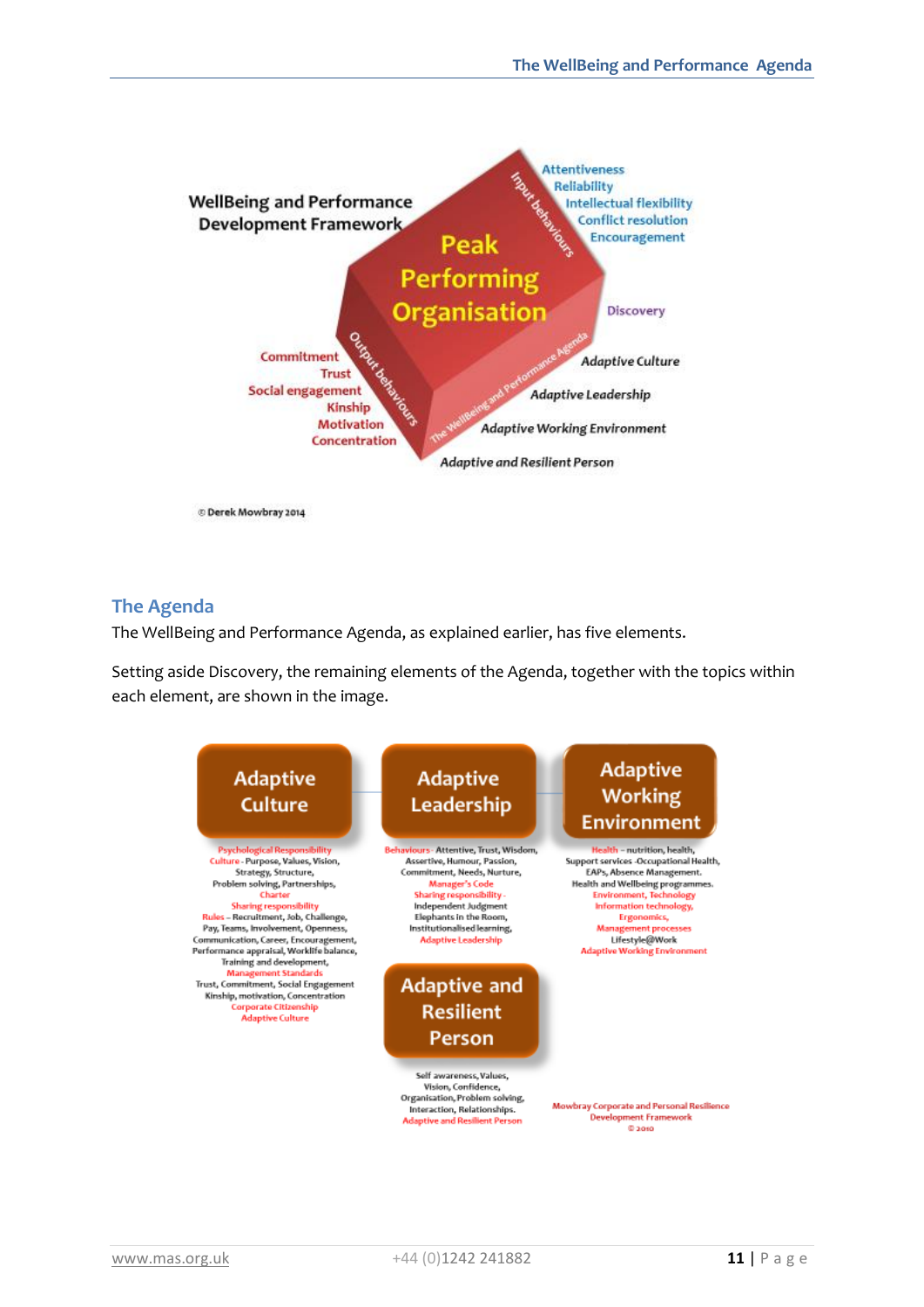Each element focuses on 'sharing responsibility for the future success of the organisation'

#### **The Adaptive Culture**

The culture influences everything. The elements that form an Adaptive Culture are shown in the image. They include the rules of how the organisation should run. Each rule is an enabling rule, enabling shared responsibility.

#### **Adaptive leadership**

Adaptive Leadership is a process of sharing responsibility, and encourages everyone to focus on the future success of the organisation. The process encourages raising and dealing with Elephants in the Room, encourages independent thinking; and encourages organisational learning.

#### **Adaptive working environment**

This focuses on five elements – physical health, the working environment, Information technology and technology, ergonomics and management practices.

Each is orientated towards sharing responsibility for the future success of the organisation.

#### **The Adaptive and Resilient Person**

Personal resilience is about retaining mental control in difficult circumstances so that robust attitudes can be formed to overcome the situation. Attitude is a choice, so being resilient is a choice, a choice influenced by the culture and leadership of the organisation. The same difficult event in a positive adaptive culture will produce a different degree of personal resilience compared to a toxic culture.

People at work need to be resilient because events and difficult behaviours occur, even in the best working environment.

However, the Agenda is designed to eliminate the adverse events and behaviours, recognising that there will be some that occur for external reasons as well as lapses in concentration in individuals.

#### **Conclusion**

A major challenge for organisations is the prevention of stress. Stress impedes performance.

The WellBeing and Performance Agenda draws together the psychological influences that provoke psychological wellbeing. Psychological wellbeing arises from working in a fabulous place to work, which is based on attaining social engagement between the workforce, their work and the organisation.

The Wellbeing and Performance Agenda is a systemic approach to transformation, and is designed to help leaders, managers and organisation development specialists to go through the steps to transformation.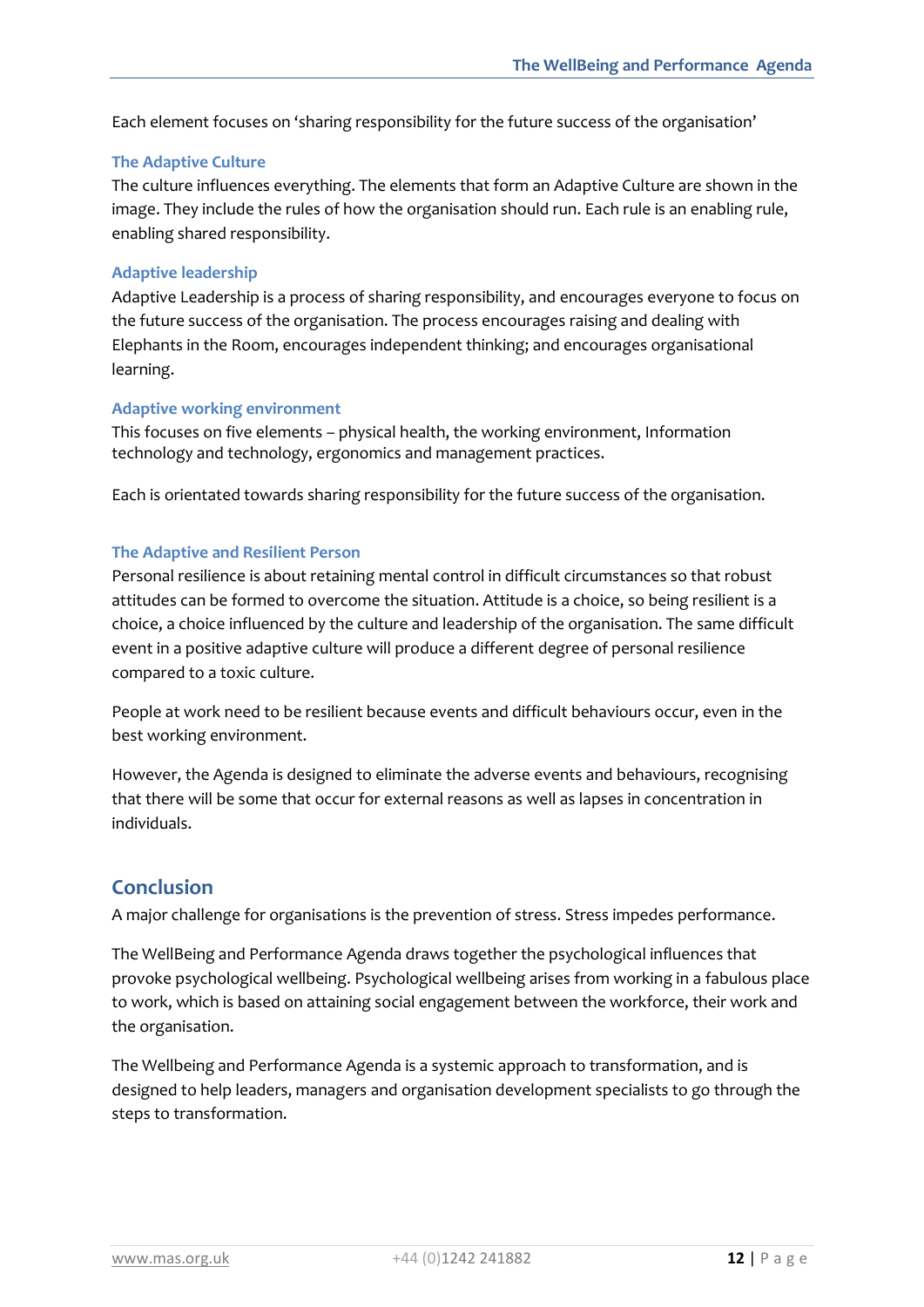## **Implementation**

The Organisation Health **D** Organisation Health Development Programme mentors

organisations, leaders, managers and organisation development specialists in the implementation of The Wellbeing and Performance Agenda.

For more details, please email [barbara.leigh@mas.org.uk](mailto:barbara.leigh@mas.org.uk)

#### **About MAS**

We are:

Specialists in Organisation and Leadership Development Specialists in Corporate and Personal Resilience

#### **Our Programmes**

We provide workshops and masterclasses on:

- $\triangleright$  The Wellbeing and Performance Agenda
	- $\triangleright$  Personal Resilience
	- ▶ Corporate Resilience
	- $\triangleright$  Adaptive Leadership
	- Organisational Health

#### **Mentoring Scheme**

Our mentoring scheme exists to mentor leaders, managers, Organisation Development specialists and others in the implementation of The WellBeing and Performance Agenda.

#### **Our Guides**

More information about the various aspects of The Wellbeing and Performance Agenda can be found in our 4 practical guides which are available on our website –

http://www.mas.org.uk/publications.html .

[Derek Mowbray's Guide to WellBeing and Pe](http://www.mas.org.uk/publications/wellbeing-performance-agenda.html)rformance [Derek Mowbray's Guide to Corporate Resilience](http://www.mas.org.uk/publications/corporate-resilience-guide.html) [Derek Mowbray's Guide to Adaptive Leadership](http://www.mas.org.uk/publications/adaptive-leadership-guide.html) [Derek Mowbray's Guide to Personal Resilience](http://www.mas.org.uk/publications/personal-resilience-guide.html).

For more information about our programmes and services, please email barbara.leigh@mas.org.uk or call +44 (0)1242 241882.